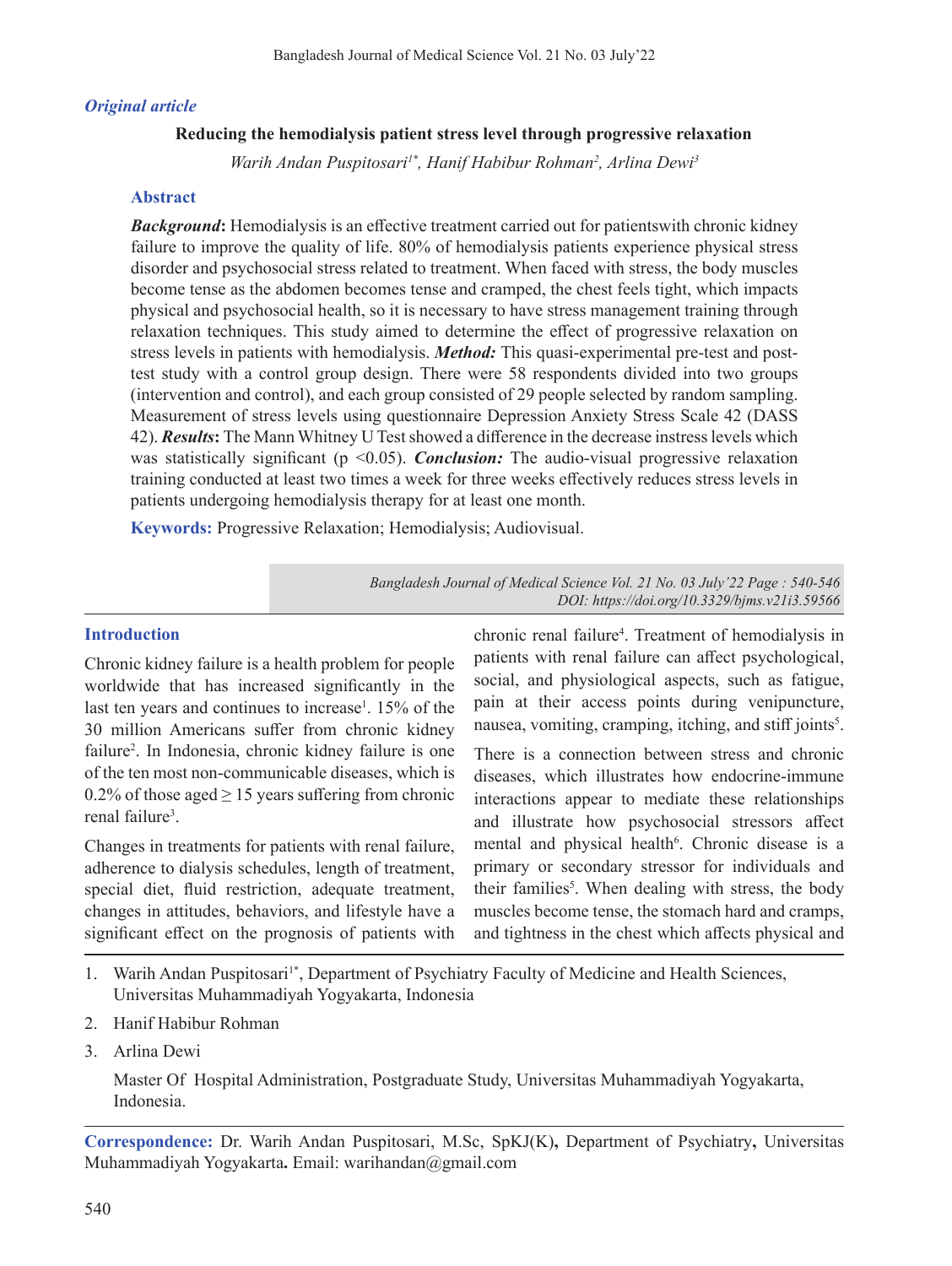psychological health. Therefore stress management training is needed through relaxation techniques such as the cue-controlled relaxation method, relaxation techniques autogenic, muscle relaxation (relaxation via tension relaxation) techniques, and sensory awareness relaxation<sup>7</sup>.

Muscle relaxation methods are successful in all hemodialysis patients due to their ability to relieve stress, anxiety, pain, exhaustion and improve sleep. Muscle relaxation methods are effective in all hemodialysis patients, reducing stress, anxiety, pain, fatigue, and improving sleep<sup>8,9</sup>. Stress levels can be calculated using scores related to stress symptoms<sup>7</sup>.

### **Research methodology**

This quantitative study using quasi-experimental with a pre-test and post-test with a control group design. This study tries to reveal a causal relationship involving the control group that did not get treatment and the intervention group that received treatment in progressive relaxation training for three weeks. Both groups were subjected to pre-test and post-test

This research was conducted from November to December 2018 to determine implementing progressive relaxationtraining on hemodialysis patients' stress levels at the hemodialysis clinic in Bantul, Indonesia. The sampling technique was carried out using a simple random sampling technique through random sampling without regard to the population's strata. The samples must meet certain criteria (inclusion and exclusion) because they are part of the target population to be studied.

The inclusion criteria used were at least one month of hemodialysis therapy patients willing to become respondents of the study from the beginning to the end.The exclusion criteria used were patients who did not come/refused to be included as samples of the research or did not complete the instrument completely.Dropout criteria were those who did not arrive at the post-test or died before a post-test or did not conduct progressive relaxation training at least two times a week for three weeks.

According to the calculation results, the number of research samples is 27 people per group. To anticipate resignation during the study, the researcher added 10% of the total sample to 29 people for each group (intervention and control) so that the total was 58 people.

The questionnaire instrument used in this research was the Depression Anxiety Stress Scale 42 (DASS 42), which consisted of 14 stress level questions and an 8-minute via tension-relaxation training video containing ten steps of relaxation. Patients conduct audio-visual training by looking at the training movement, listening, and following the training steps according to instructions in the form of sound. The movements consist of the following: palms relaxation, arm, and finger relaxation, shoulder relaxation, forehead, and eyebrow relaxation, jaw muscle relaxation, relaxation of lip muscles, relaxation of neck muscles, relaxation of chest muscles, relaxation of abdominal muscles, and relaxation of the feet, and toes.

Subjects were selected from the hemodialysis clinic in Bantul Regency, Yogyakarta Province, Indonesia. A total of 58 subjects participated in the study, 29 in the control group and the other 29 in the intervention group. The characteristics of the subjects in this study are described in table 1.

#### **Table 1 Distribution of Frequency of Characteristics of Subjects**

| Category                               | Intervention   | Control        | p value |
|----------------------------------------|----------------|----------------|---------|
|                                        | f              | f              |         |
| <b>Sex</b>                             |                |                |         |
| Men                                    | 17             | 16             | 0.791   |
| Women                                  | 12             | 13             |         |
| Age                                    |                |                |         |
| 18-44 years old                        | 5              | 12             | 0.187   |
| 45-64 years old                        | 20             | 15             |         |
| 65-74 years old                        | 3              | $\overline{c}$ |         |
| >75 years old                          | 1              | $\overline{a}$ |         |
| <b>Marital status</b><br>Bereaved      | 3              | 1              | 0.313   |
| Married                                | 23             | 27             |         |
| Single                                 | 3              | 1              |         |
| <b>Job</b> status                      |                |                |         |
| Working                                | 10             | 14             | 0.286   |
| Not working                            | 19             | 15             |         |
| <b>Duration of</b><br>Dialysis therapy |                |                |         |
| $< 6$ months                           | 5              | 6              | 0.420   |
| 6-11 months                            | 4              | 8              |         |
| 1-4 years                              | 18             | 12             |         |
| 5-9 years                              | $\overline{2}$ | 3              |         |

Table 1 shows that the characteristics of the subjects in the intervention group and the control group were notsignificantly different (homogeneous).This can be seen from the results of the analysis using chi-square that all the characteristics of the subject (gender, age,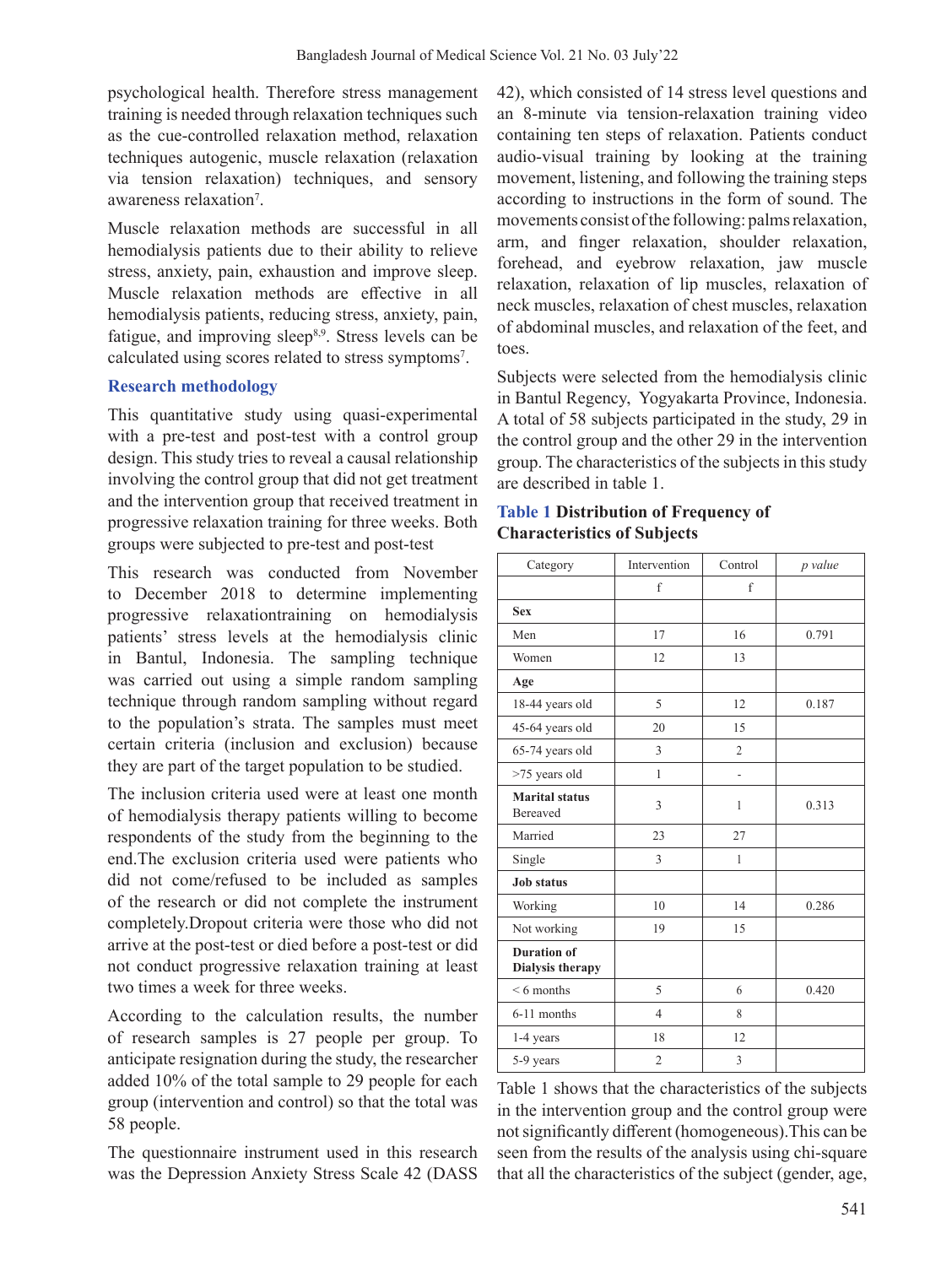employment status, marital status, and length of time undergoing hemodialysis) have a p-value of more than 0.05.

# **Table 2. The Minimum and Maximum Value of the Intervention group and Control group**

|                           | Min score | Max score |
|---------------------------|-----------|-----------|
| <b>Intervention group</b> |           |           |
| Pre test                  | 10        | 23        |
| Post Test                 | 9         | 19        |
| Control group             |           |           |
| Pre Test                  | 11        | 26        |
| Post Test                 | 11        | 24        |

Table 2 describes the minimum and maximum stress levels of subjects in the intervention group and control group, before and after stress management training. The minimum stress level in the intervention group before being given stress management training (pretest) was 10, while the maximum value was 23. After being given stress management training (post test), the minimum stress level in the intervention group was 9 and the maximum value was 19. In the control group subjects, the minimum stress level at the time of the pre-test was 11 and the maximum value was 26, while the minimum score for the post-test was 11 and the maximum value was 24.

# **Table3. Stress level distribution**

|                          | Pre Test | Post Test      |
|--------------------------|----------|----------------|
| Variable                 |          |                |
|                          | f        | f              |
| <b>Intrvention Group</b> |          |                |
| Normal                   | 11       | 21             |
| Mild                     | 13       | 6              |
| Moderate                 | 5        | $\overline{2}$ |
| Severe                   |          |                |
| <b>Control Group</b>     |          |                |
| Normal                   | 15       | 15             |
| Mild                     | 9        | 8              |
| Moderate                 | 4        | 6              |
| Severe                   | 1        |                |

Table 3 shows the distribution of stress levels before stress management training (pre-test) and after stress management training (post-test) in the intervention and control groups. The table shows an improvement in stress levels in the intervention group subjects, and conversely there was no improvement in the control group subjects.



#### Figure 1

**Table 4. Mean value on Stress Levels in the Intervention group and Control group**

|                           | Pre test | Post test | p value |
|---------------------------|----------|-----------|---------|
| <b>Intervention group</b> |          |           |         |
| Mean value                | 15.38    | 12.79     | 0.000   |
| Control group             |          |           |         |
| Mean value                | 14.83    | 15.24     | 0.098   |

Table 4 and figure 1 illustrate the average difference in the pre-test and post-test results in the intervention group. This is based on the Wilcoxon Signed Rank Test results with a p-value of  $0.000 \leq \alpha (0.05)$ . This means that there is a decrease in stress levels in hemodialysis intervention group patients, while the control group respondents do not indicate a difference in the results of the pre-test and post-test based on the Wilcoxon Signed Rank Test results with a p-value of  $0.098 > \alpha$  0.05.

Analysis of the effect of progressive relaxation training on stress levels in hemodialysis patients is shown in table 5.Table 5 shows the results of statistical tests on the intervention group with the Mann Whitney U test showed that the p-value was 0.003. These results are less than  $\alpha$  0.05, which means that progressive relaxation training can reduce stress levels experienced by hemodialysis patients.

### **Table5. Results of Pre and Post Test Mean on Intervention and Control Group.**

|                  | Intervension | Control | p value |
|------------------|--------------|---------|---------|
| <b>Pre Test</b>  | 31.72        | 27.28   | 0.312   |
| <b>Post Test</b> | 22.97        | 36.03   | 0.003   |

**Ethical clearance:** This research has received ethical clearance from the postgraduate ethics committee of the University of Muhammadiyah Yogyakarta, and is declared not to conflict with the code of ethics.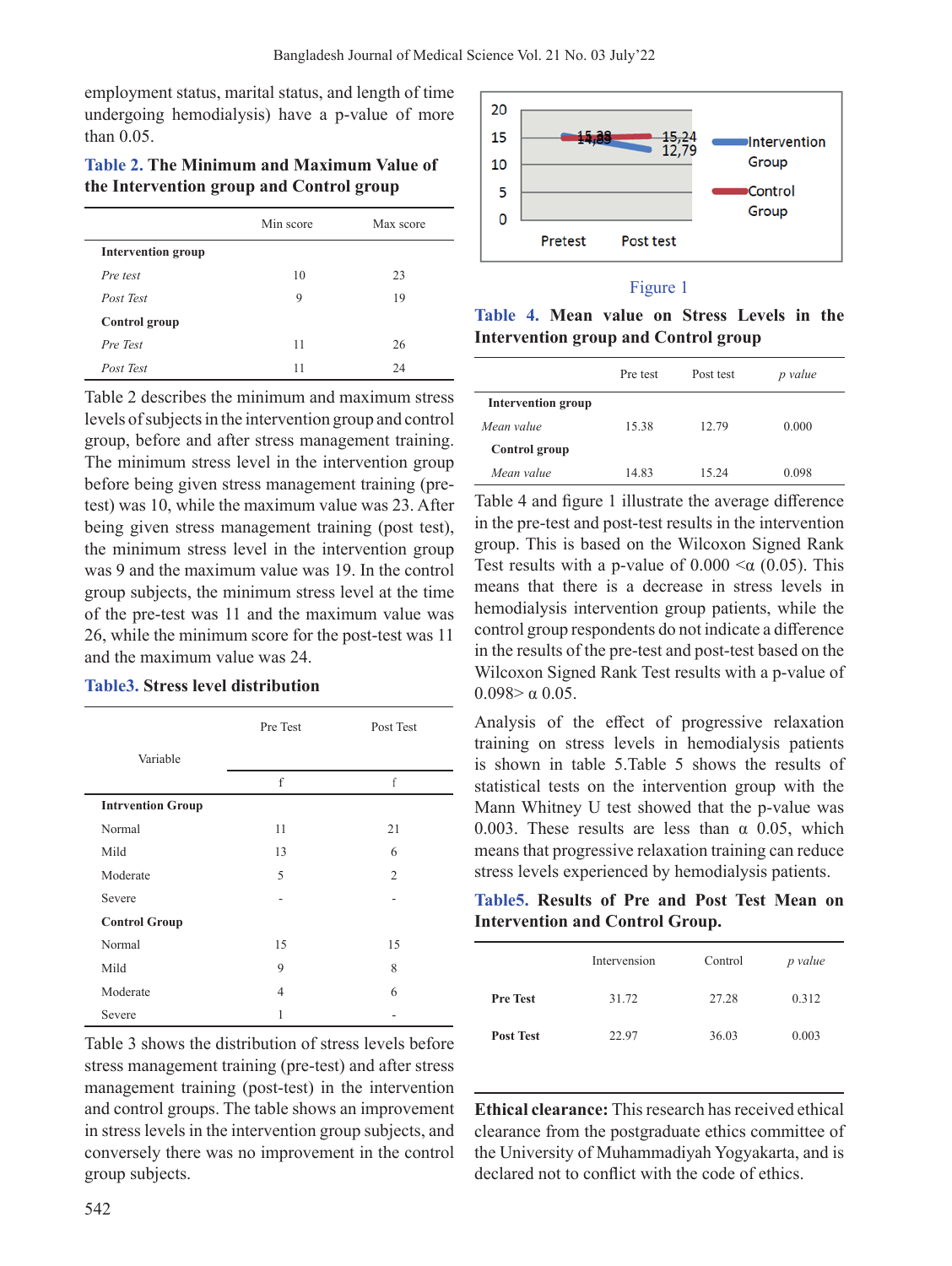### **Discussion**

### **The relationship between Sex, Age, Marital status, Job status and Duration of Therapy Against Stress Levels**

Acute stressors affect activity, interactions in the brain region in decoding and interpreting other people's facial expressions. Men and women have differences in dealing with stress. Men tend to withdraw while women seek social support socially. According to evidence, men and women react differently to stress. Women are more susceptible to feeling depression and anxiety, while men struggle with their desire/ motivation<sup>10</sup>.

Characteristics of respondents based on age that the negative effect of exposure to stressors on older adults is lower than the effect of new stressors on younger adults, but the difference will disappear within 3 to 6 hours after that. Higher stress levels are predicted to be influenced by one's response to daily stress. There is no age difference in a person's response in the function of stressor severity $11$ .

Based on marital status, someone who is married and still lives with his partner will experience a lower level of stress than those who are not married or do not live with their partners because they do not get support from their partners $^{12}$ .

Regarding respondents' work, work can stimulate stress, including demands for unrealistic work, unfair treatment, lack of appreciation, an imbalance between effort-reward, conflicting roles, lack of transparency, and poor communication<sup>13</sup>. Stress at work contributes to the increased risk of suicide in men. Suicide risk factors in women are influenced by inadequate work control and organizational systems<sup>14</sup>.

Depending on the length of therapy, the relationship between psychosocial stressors and diseases is often affected by the origin, duration, and prevalence of stressors due to individual biological vulnerabilities (i.e., genetics, constitutional factors), psychosocial tools, and learning habits. The psychosocial intervention is useful in treating stress-related conditions and may affect chronic diseases' progression<sup>6</sup>.

### **Stress Levels of Hemodialysis Patients Before and After Intervention**

Stress is produced as a reaction when there are demands, pressures, and professional aspects that are not in accordance with individuals' level of knowledge and abilities<sup>15</sup>. Support from family, medical personnel, similar patients, friends, and community can reduce stress in hemodialysis patients and the stresses and difficulties<sup>16</sup>. The study explained the relaxation method's effect by reducing metabolism and strengthening heart contractions, breathing, blood pressure, and epinephrine release in the sympathetic system from the patient's physiological conditions through training nurses to benefit patients. This requires a lower cost and can prevent problems because it can be used and taught to all patients<sup>17</sup>. Muscle relaxation can be used to minimize pain in patients with hemodialysis<sup>18</sup>.

Research using group analysis shows that the application of audio-visual programs can reduce anxiety and emotion processing bias, but not all of them can reduce the level of stress experienced<sup>19</sup>.

Research related to hemodialysis patients' quality of life by looking at physical function, physical role, social function, and mental health showed significant improvements in both the oral and video education groups following an intervention. The appropriate intervention can improve the quality of life of patientsso that the use of video education as an effective, inexpensive, simple, and attractive method is recommended for hemodialysis patients<sup>20</sup>.

Some ways that can be used to reduce stressors in hemodialysis patients are: find meaning in the situation they are experiencing, try various ways to solve problems and find the best way, determine specific goals to help solve problems, discuss problems with someone who has similar types/ situations, pray, laugh and find out things that can get worse, actively try to change situations, think through different ways to handle situations and accept situations that are experienced $21$ .

### **The Effect of Stress Management Training on Stress Levels**

Stress management training through cognitivebehavioral techniques involving patient and family programs can overcome the situation's stresses and act efficiently<sup>15</sup>. Stress management training has an important role in stress reduction and social adaptability through modification of irrelevant social information processing patterns in patients with chronic diseases $22$ . Stress management training is an effective method to encourage someone to take a positive approach to deal with stress on workers $23$ . Cognitive/behavioral stress management training can also improve quality of life and reduce clinical symptoms of cardiac surgery patients $24$ .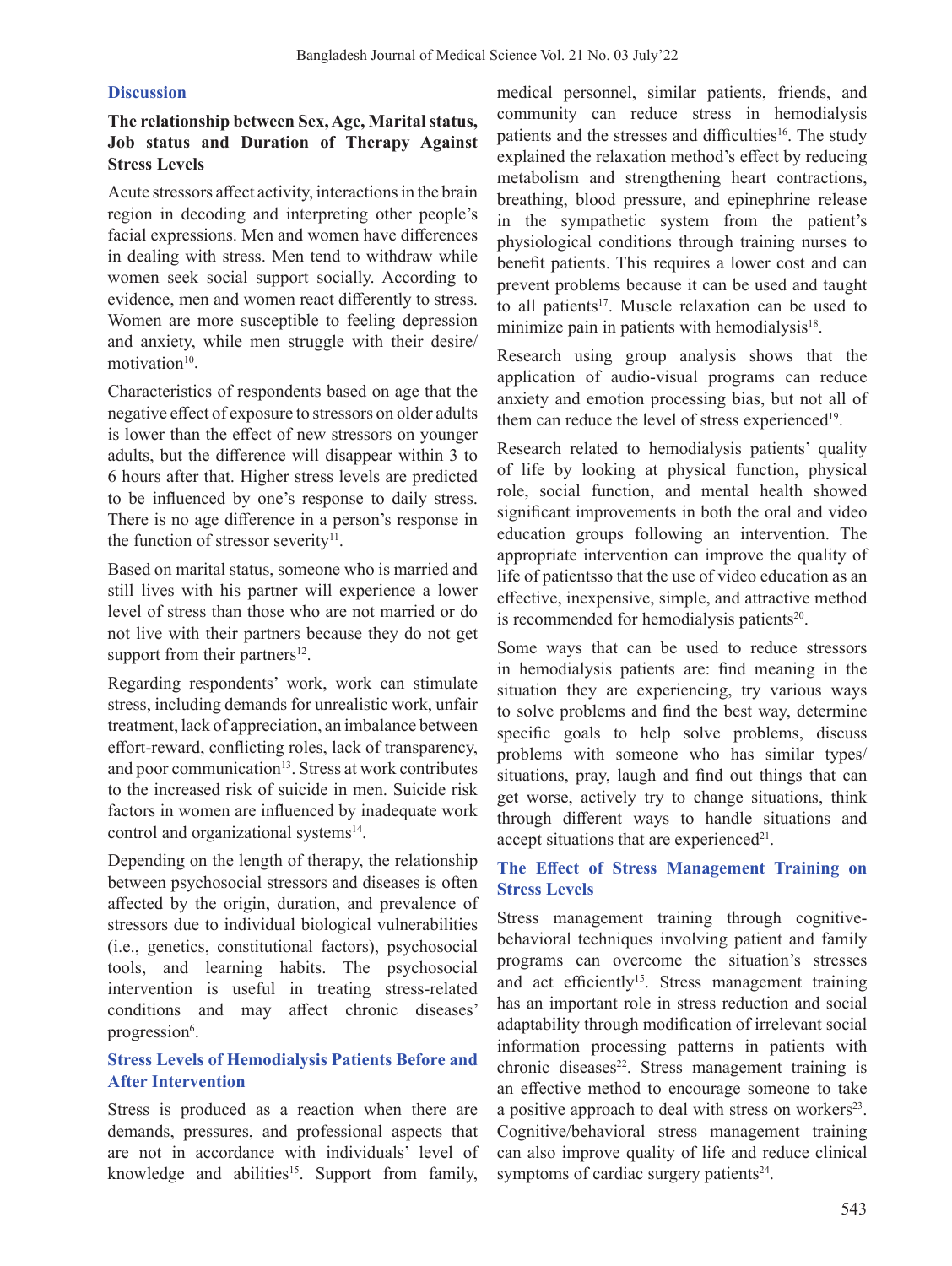Stress management training conducted by nurses on patients significantly increases hemodialysis patients' life expectancy. This low-cost intervention can be used to increase the life expectancy of hemodialysis patients<sup>25</sup>. The study results stated that stress management training could be used to improve the psychological care of breast cancer patients<sup>26</sup>.

Wellness education, such as relaxation strategies and vitamin supplementation, can improve patients' quality of life suffering from diabetes mellitus<sup>2</sup>. Stress management reduces the tolerance level of danger, stress, anxiety, and anger in mothers with children with sensory-motor disabilities to improve affective control in these mothers $27$ .

# **The Effect of Progressive Relaxation Training On Stress Levels**

Progressive relaxation techniques can reduce personal anxiety<sup>28</sup>. Relaxation techniques can reduce stress levels among housewives<sup>29</sup>. Progressive relaxation techniques effectively reduce stress and blood pressure<sup>30</sup>. With only a few minutes of gradual relaxation, blood sugar levels can be lowered for patients who have type 2 diabetes mellitus $31$ . Relaxation exercises can effectively improve vital signs and reduce anxiety levels in open-heart surgery patients after endotracheal extubation<sup>32</sup>. Progressive relaxation techniques can reduce pain, stress, and anxiety levels of hemodialysis patients, so they can provide calm<sup>33</sup>. Colorectal cancer patients can use progressive relaxation methods to change their stress response and provide them with a great stress management source<sup>34</sup>.

The study's findings are the basis for integrating progressive muscle relaxation into nursing care for patients undergoing hemodialysis<sup>35</sup>. Progressive muscle relaxation for families of psychiatric patients may overcome family tension in mental patients' care<sup>36</sup>.

### **Conclusions**

- 1. Progressive relaxation training can significantly reduce the level of stress experienced by hemodialysis patients.
- 2. Intervention group showed significant differences in stress levels before and after progressive relaxation training.
- 3. There were no differences in stress levels both before and after progressive relaxation training in the control group.

Based on the conclusions above, the suggestions that can be submitted are as follows:

1. For clinics

Clinics should provide a particular room for training on progressive relaxation in patients with video media that is conducted at least 2 times a week.

2. For researcher

The next researcher can research with a mixedmethod design to describe the stress levels that have been given progressive relaxation training.

# **Conflict of interest**

We have no conflicts of interest to disclose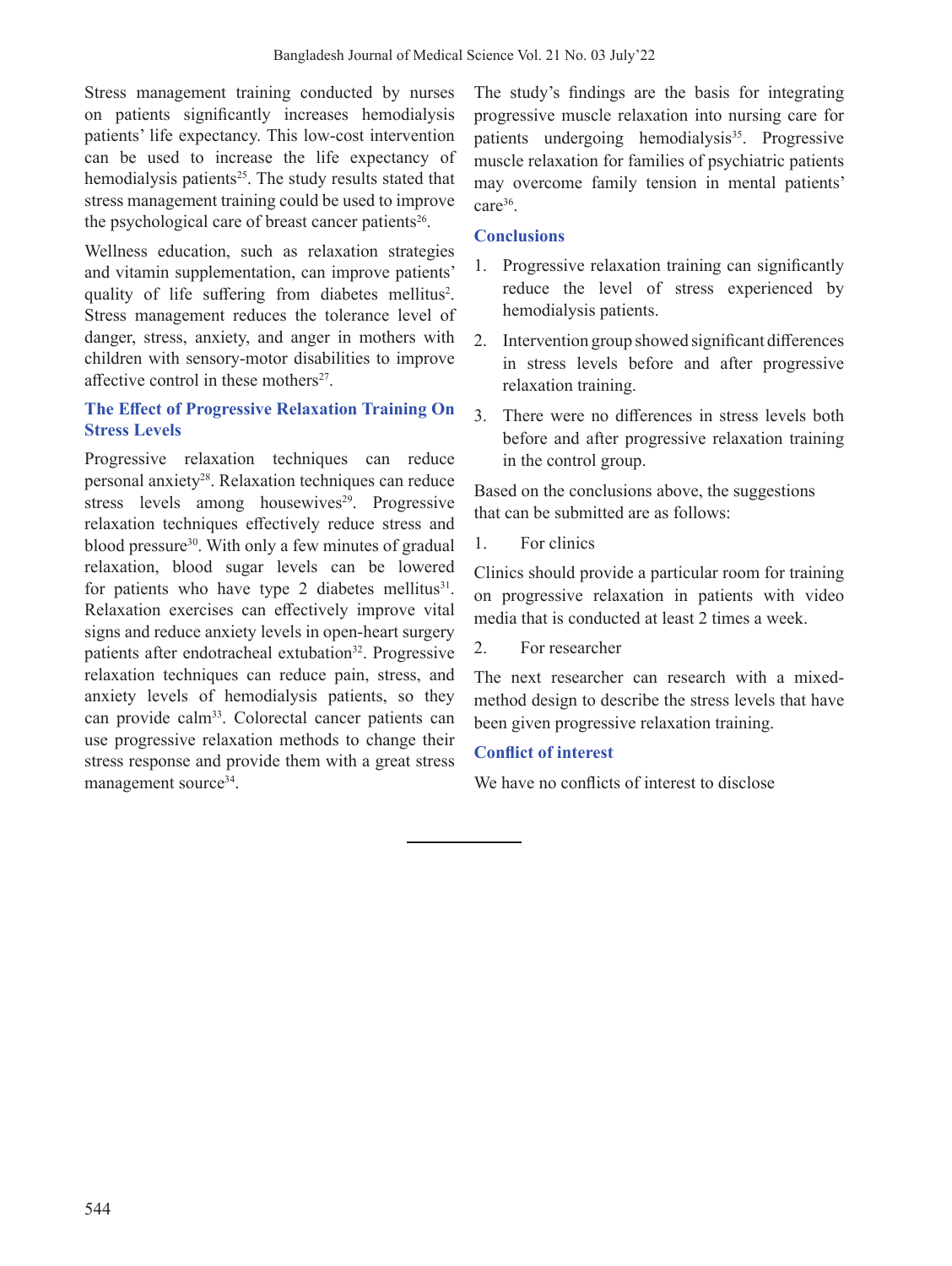#### **Reference**

- 1. Daugirdas JT, Depner TA, Inrig J, Mehrotra R, Rocco MV, Suri RS, dkk. KDOQI Clinical Practice Guideline for Hemodialysis Adequacy: 2015 Update. *Am J Kidney Dis*. 1 November 2015;**66**(5):884-930. https://doi.org/10.1053/j.ajkd.2015.07.015
- 2. National Center For Chronic Disease. Centers for Disease Control and Prevention And Health Promotion Divison Of Diabetes. Departement Health and Human USA. National Center For Chronic *Disease Prevention And Health Promotion*2017;
- 3. Riskesdas. Riset Kesehatan Dasar. Badan Penelitian dan Pengembangan. Kementerian Kesehatan RI. 2013.
- 4. Günes FE*. Medical Nutrition Therapy for Hemodialysis Patients*. 2013 [dikutip 21
- 5. Desember 2017]; Tersedia pada: http://www.intechopen. com/books/hemodialysi s/medical-nutrition-therapyfor-hemodialysis-patients
- 6. Kacaroglu Vicdan A, Gulseven Karabacak B. Effect of Treatment Education Based on the Roy Adaptation Model on Adjustment of Hemodialysis Patients. Clin Nurse Spec CNS. *Agustus* 2016;**30**(4):E1-13. https://doi.org/10.1097/NUR.0000000000000215
- 7. Schneiderman N, Ironson G, Siegel SD. STRESS AND HEALTH: Psychological, Behavioral, and Biological Determinants. *Annu Rev Clin Psychol*. 2005;**1**:607-28. https://doi.org/10.1146/annurev. clinpsy.1.102803.144141
- 8. Safaria T. Manajemen Emosi. Sebuah Pnaduan Cerdas Mengelola Emosi Positif Dalam Hidup. *PTBumi Aksara*; 2012.
- 9. Sangle\* D, Mhatre\*\* H, Mhase\*\* A, Mahadik\*\* V, Attarde \*\* I, Naik\* A, dkk. A Cross sectional study to Assess Quality of Life (QOL) in Haemodialysis Patients -. *Natl J Integr Res Med*. 2013;**4**(5):81-5.
- 10. Purwanti, R., Yusuf, A., Nihayati, H., Qomariah, S., & Bakar, A. (2019). The Effect of Religious Relaxation Therapy on Improving Sleep Quality of Patients Chronic Kidney Failure: A Pilot Study in Surabaya. *Bangladesh Journal of Medical Science*, **19**(1), 48-52. https://doi.org/10.3329/bjms.v19i1.43872 https://doi.org/10.3329/bjms.v19i1.43872
- 11. Chaplin TM, Hong K, Bergquist K, Sinha R. Gender Differences in Response to Emotional Stress: An Assessment Across Subjective, Behavioral, and Physiological Domains and Relations to Alcohol Craving. *Alcohol Clin Exp Res*. Juli 2008;**32**(7):1242-50. https://doi.org/10.1111/j.1530-0277.2008.00679.x
- 12. Scott SB, Sliwinski MJ, Blanchard Fields F. Age differences in emotional responses to daily stress: The role of timing, severity, and global perceived stress. *Psychol Aging [Internet*]. Desember 2013 [dikutip 4 Desember https://doi.org/10.1037/a0034000
- 13. 2018];**28**(4). Tersedia pada: https://www.ncbi.nlm.nih. gov/pmc/articles/PMC 3874135/
- 14. Nomaguchi KM. Marital Status, Gender, and Home-to-Job Conflict Among Employed Parents.

*J Fam Issues. Maret* 2012;**33**(3):271- 94. https://doi.org/10.1177/0192513X11415613

- 15. Bhui K, Dinos S, Galant-Miecznikowska M, Jongh B de, StansfeldS.Perceptionsofworkstresscausesandeffective interventions in employees working in public, private and non-governmental organisations: a qualitativestudy. *BJPsych Bull*. Desember2016;**40**(6):318. https://doi.org/10.1192/pb.bp.115.050823
- 16. Kim S-Y, Shin D-W, Oh K-S, Kim E-J, Park Y-R, Shin Y-C, dkk. Gender Differences of Occupational Stress Associated with Suicidal Ideation among South Korean Employees: The Kangbuk Samsung Health Study. *Psychiatry Investig. Februari* 2018;**15**(2):156-63. https://doi.org/10.30773/pi.2017.05.31.1
- 17. Williams S. managing workplace stress: a best practice blueprint, Volume 1 of Fast track series, Publisher Wiley, *Original from Cornell University*, 2011;78-84.;
- 18. Naderifar M, Zagheri Tafreshi M, Ilkhani M, Kavousi A. The outcomes of stress exposure in hemodialysis patients. *J Ren Inj Prev*. 23 Juni 2017;**6**(4):275-81. https://doi.org/10.15171/jrip.2017.52
- 19. Mahdavi A, Gorji MAH, Gorji AMH, Yazdani J, ArdebilMD.ImplementingBenson's Relaxation Training in Hemodialysis Patients: Changes in Perceived Stress, Anxiety, and Depression. *North Am J Med Sci*. September 2013;**5**(9):536-40. https://doi.org/10.4103/1947-2714.118917
- 20. Baykan H, Yargic I. Depression, anxiety disorders, quality of life and stress coping strategies in hemodialysis and continuous ambulatory peritoneal dialysis patients -. *Klin Psikofarmakol Bul-Bull ClinPsychopharmaco*l. 2012;**22**(2):167-76. https://doi.org/10.5455/bcp.20120412022430
- 21. Trevino, Guadalupe Villarreal., Ramírez, Ernesto Octavio López, Martínez, Guadalupe Elizabeth Morales. The Effect of Audio Visual Entrainment on Pre-Attentive Dysfunctional Processing to Stressful Events in Anxious Individuals.
- 22. Baraz S, Zarea K, Dashtbozorgi B. Comparing the Effect of Two Educational Programs on the Quality of Life of Hemodialysis Patients in Iran. *Iran Red Crescent Med J [Internet*]. Agustus 2014 [dikutip 17 Desember 2018];**16**(8). https://doi.org/10.5812/ircmj.19368
- 23. Tersedia pada: https://www.ncbi.nlm.nih.gov/pmc/ articles/PMC 4222015/
- 24. Parvan, Kobra et al. Coping methods to stress among patients on hemodialysis and peritoneal dialysis. - PubMed - NCBI [Internet]. 2015 [dikutip 20 Desember 2017]. Tersedia pada: https://www.ncbi.nlm.nih.gov/ pubmed/2575887 2
- 25. Abbasian F, Najimi A, Meftagh SD, Ghasemi G, Afshar H. The effect of stress management training on stress and depression in women with depression disorders: Using cognitive-behavioral techniques. *J Educ Health Promot*. 2014;**3**:70.
- 26. Edimansyah B, Rusli B, Naing L. Effects of short